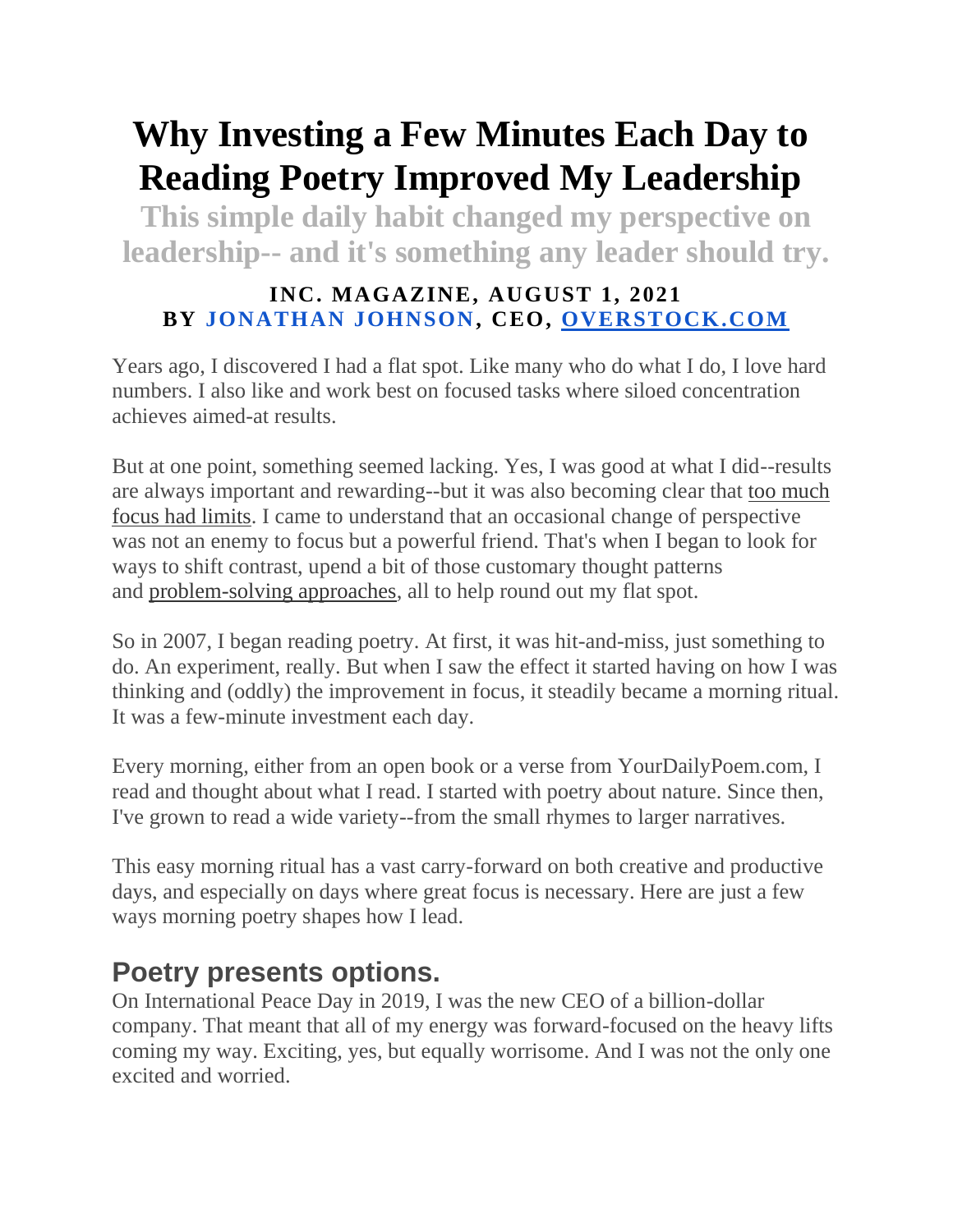In my email that morning was ["Peace Be Around Thee,](http://www.yourdailypoem.com/listpoem.jsp?poem_id=3123)" a poem by Thomas Moore. I read it, took a moment to go over my thoughts, and it shifted my focus. In a company-wide email, I wrote the following to our employees and hit "send":

*Team: Forgive some Saturday morning musings. Today is International Peace Day (aka World Peace Day). It brings to mind four events this week that make me think about peace at the international, national, community, and personal levels ... and what I see in our great company. ... Some of you know I like poetry and try to read a poem each morning. This morning, I read the poem "Peace Be Around Thee" by Thomas Moore. It is a prayer for individual peace:*

All of us were under enormous stress. That was clear. The founding CEO had stepped down. Circumstances were unsettled. There were many questions pending. Lots of people knew me; others didn't. Some were trying to learn who I was, while those who knew me were wondering what I might do.

That morning, they might well have expected from me something on business objectives, new orders, cutbacks, hard changes, etc. But opening up, sharing something likely unexpected, and simply about peace, turned a corner, created new dialogues, other thoughts. We all exhaled. People stepped out of their foxholes of expectation and looked at the poem (and the reference to the day of peace). That conferred an altered and a welcomed perspective--breathing room--which had a good effect.

Turns out, that Saturday, a message on peace was exactly what we needed. Without the poem, I'm certain that we may have been denied useful steps to functional transition. I think it also helped those who needed it, to know me better. Since that first company-wide email, I have sent many more, and many of those emails were the product of poetry minutes each morning.

## **Poetry connects us.**

Poetry is a condensation of ideas, spoken in memorable ways. At the height of the pandemic, my company-wide email messages increased to once a week. There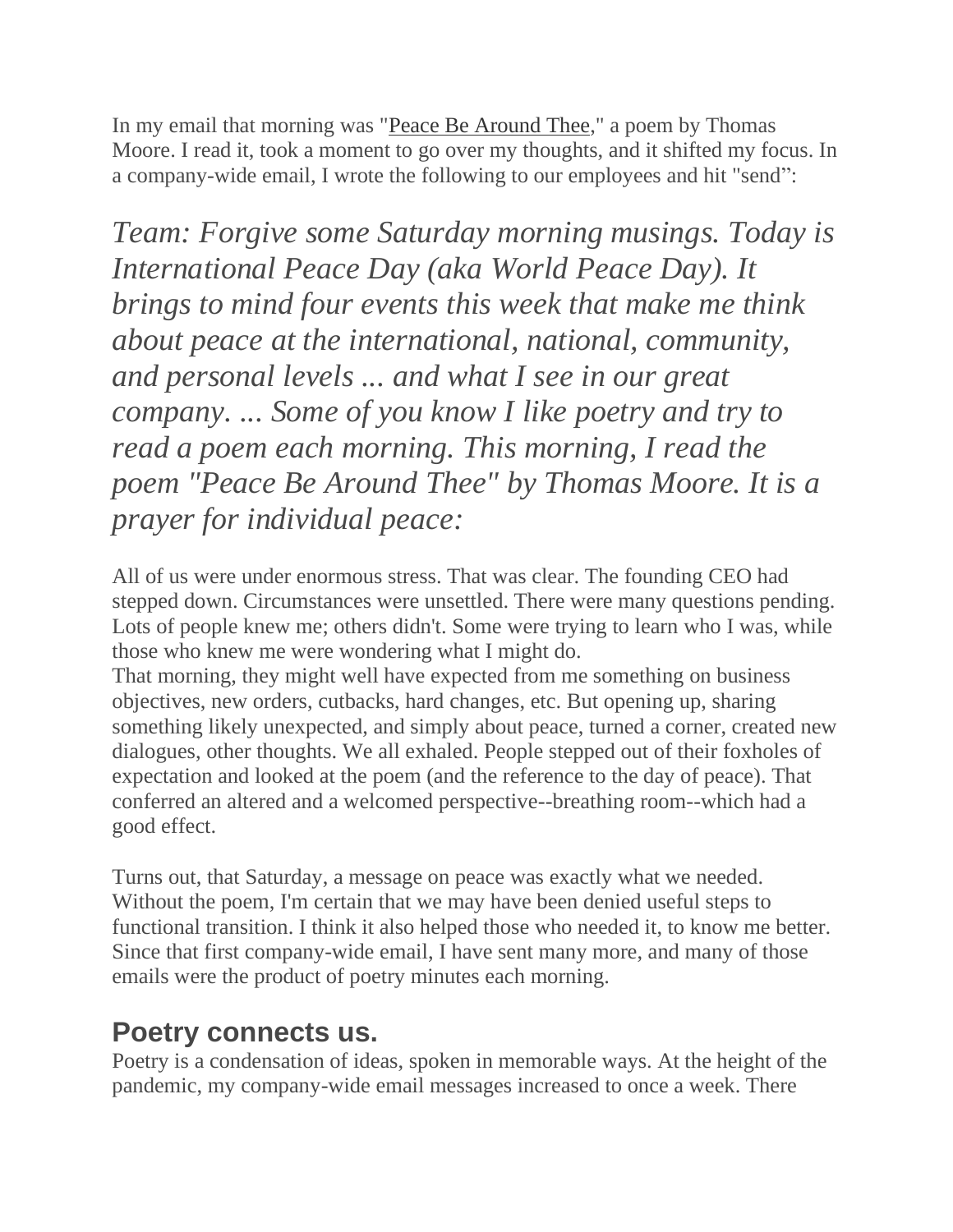were outside-of-business references, yes, but often it was a poem--something applicable to what we might be thinking or experiencing, or it could be something entirely unrelated.

Employees, in turn, have shared poems with me--poems, that I then have shared with other employees both inside my emails and in other contexts. It is surprising what poetry, even from a different age, can do for us during times of turmoil, medical crisis, social unrest, or political upheaval.

On January 20, 2021, [Amanda Gorman](https://www.inc.com/jessica-stillman/amanda-gorman-michelle-obama-super-bowl-optimism.html) read her inspiring poem ["The Hill We](https://www.youtube.com/watch?v=Wz4YuEvJ3y4)  [Climb"](https://www.youtube.com/watch?v=Wz4YuEvJ3y4) at the inauguration of President Joe Biden. Just 22 years old and wildly talented, Gorman managed two impressive feats on that day: First, she was the youngest inaugural poet in American history, and second, she made poetry cool again. My five children-- all boys-- have shown interest. I cherish the poems I have received from them for Father's Day, my birthday, and other occasions.

## **Poetry creates perspective.**

As a young man, I had the great privilege of learning to speak Japanese and spent three years in Japan. Previously, English was all I knew. As I learned, I found that there were things I could express in Japanese that I couldn't express in English. Likewise, there were things I couldn't say as well in Japanese as I could in English.

This was a puzzle until a friend told me that you can't think a single thought without language. And each language is unique and somewhat limited in expression. Then he said speaking more than one language opens doors of expression you couldn't open with a single language.

Now, I believe the same is true about the various forms of language and language processes we use. For instance, logic and analytics generate unique and useful forms of expression, but they have their limits. And poetry, and other forms and shapes of language, present different useful avenues, of not only expression, but of thought itself. Much of my daily work is logical and analytical. So, I am inclined to use those forms, even when the problem may optimally call for a different approach.

Beginning each day with a poem, a different language form, somehow opens doors in my thought to what might be a needed alternative to my native inclinations toward problem-solving or whatever the day calls for. It's almost like looking above the rim of a trench you've been digging; yes, the trench has to be dug, and